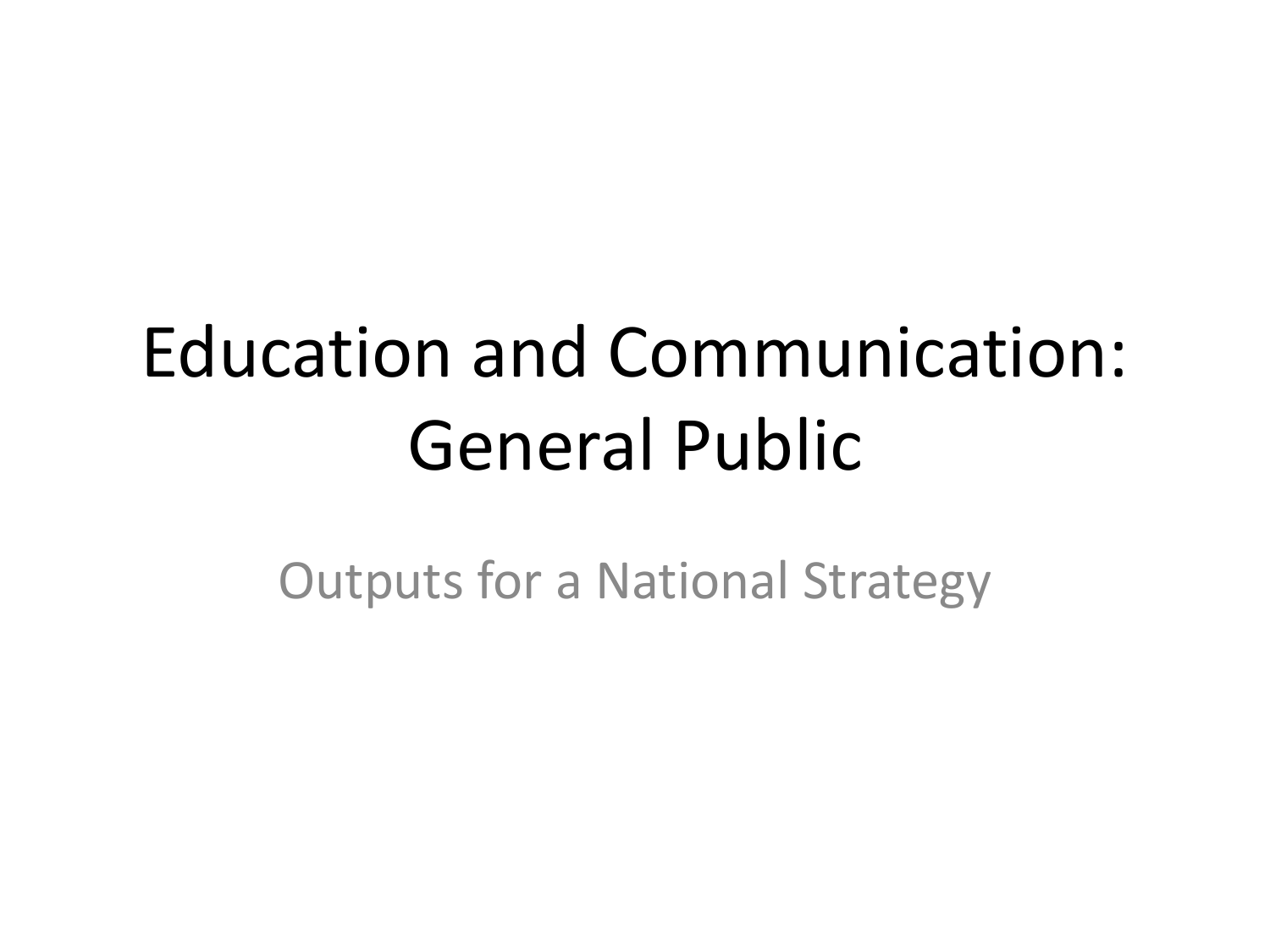• Clearinghouse of Communications Website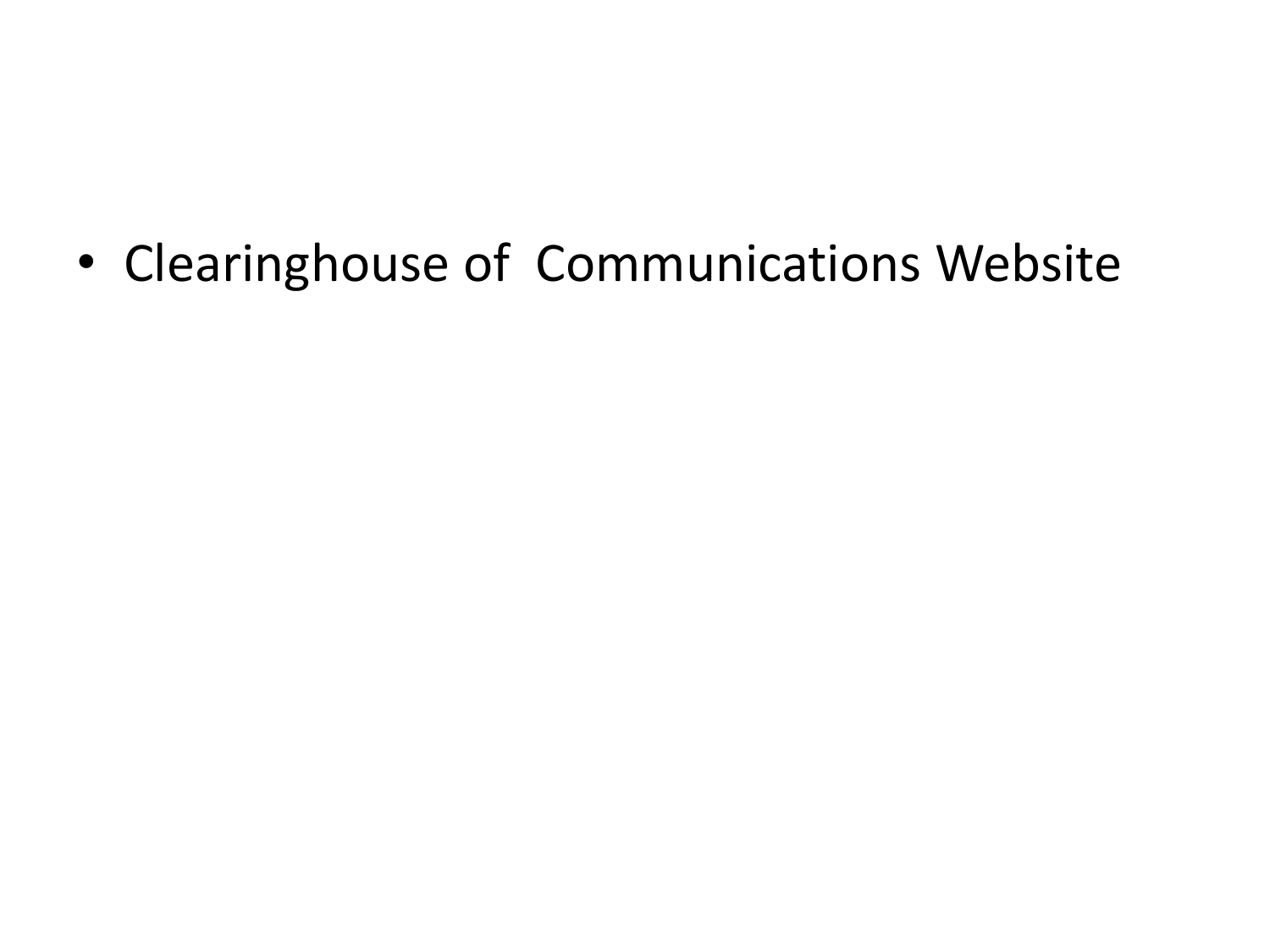• Develop a National Marketing Strategy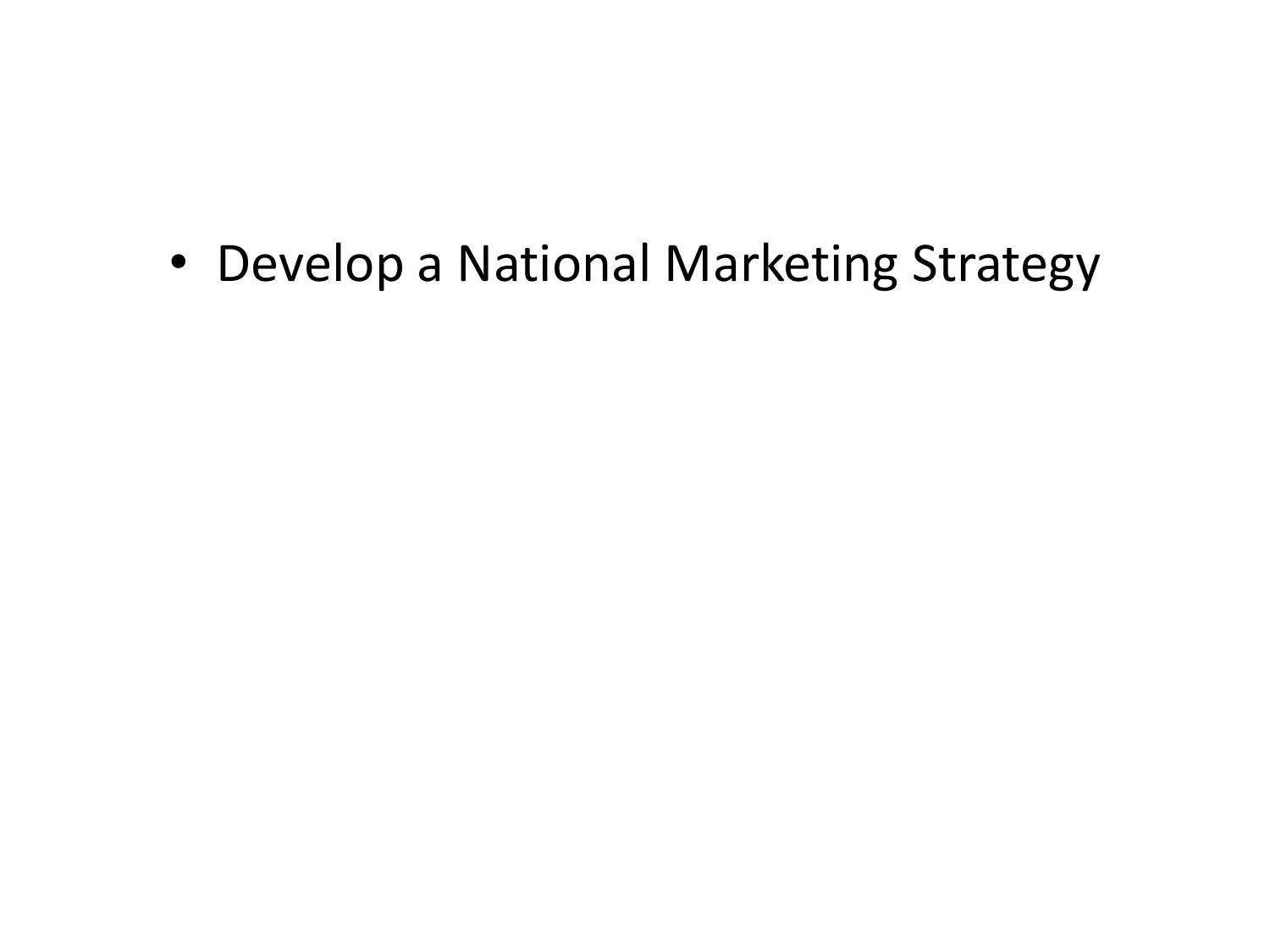• Develop Educational Materials/Tools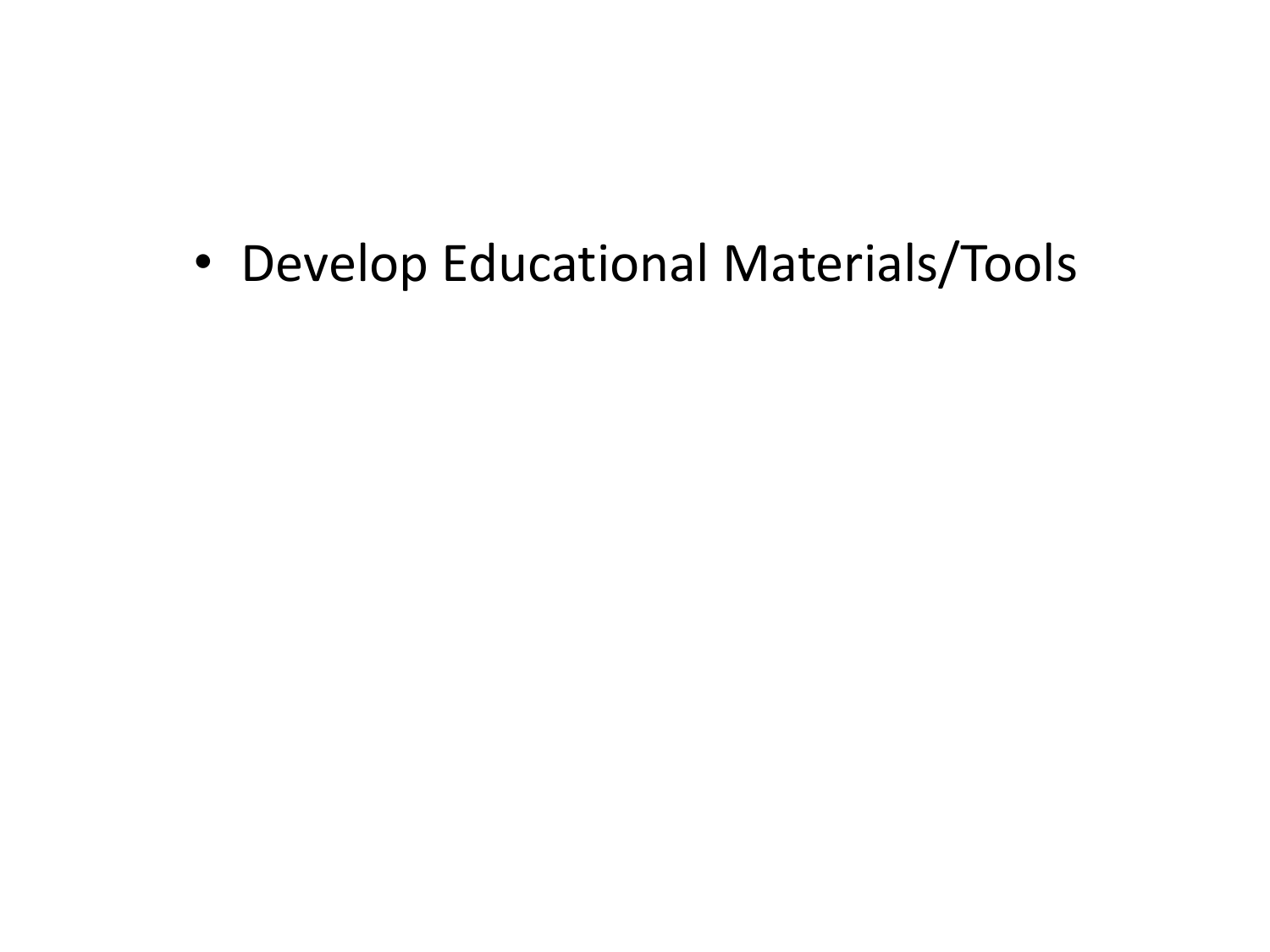• Build Partnerships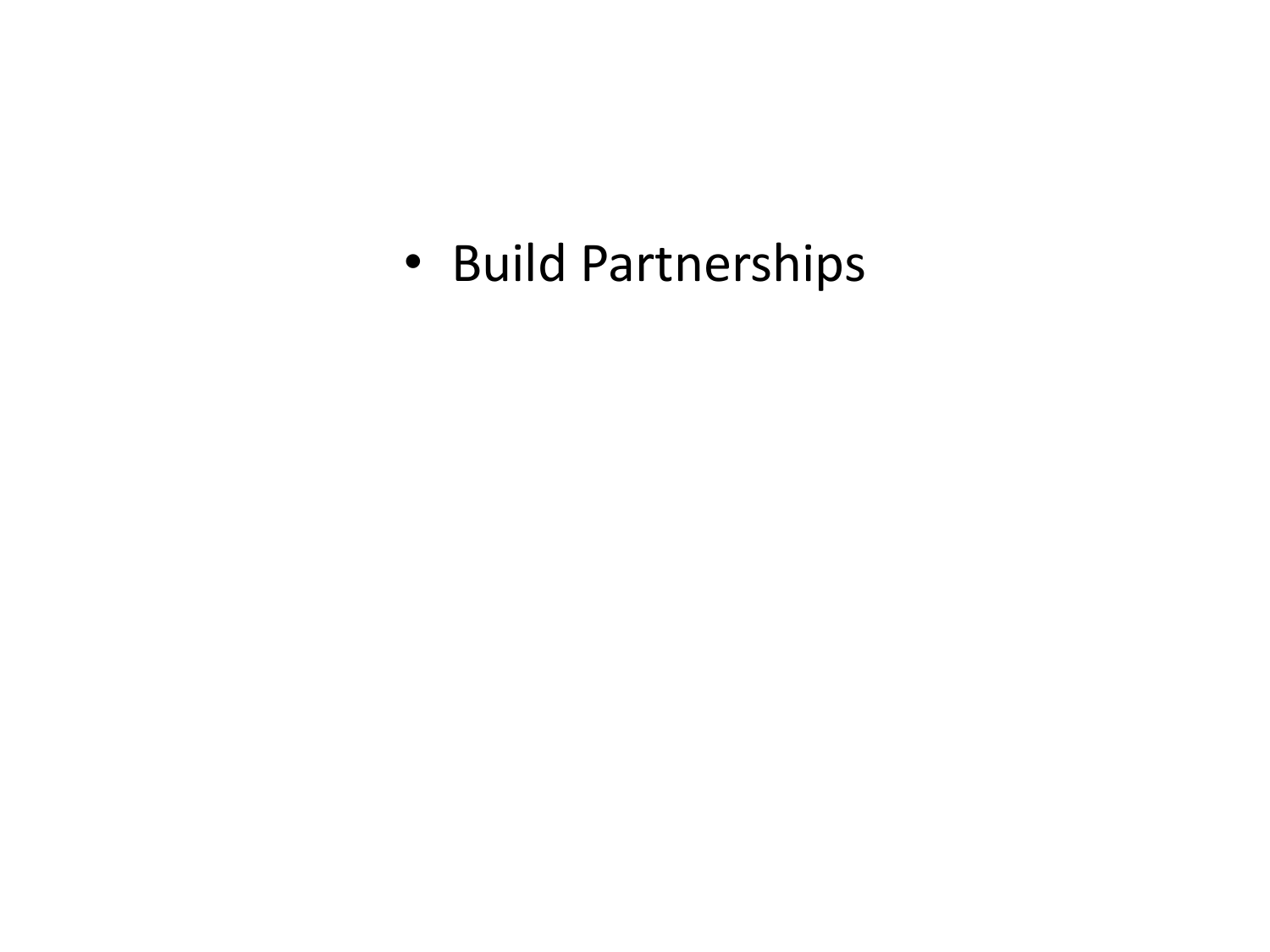• Build Network to Facilitate Grassroots Communications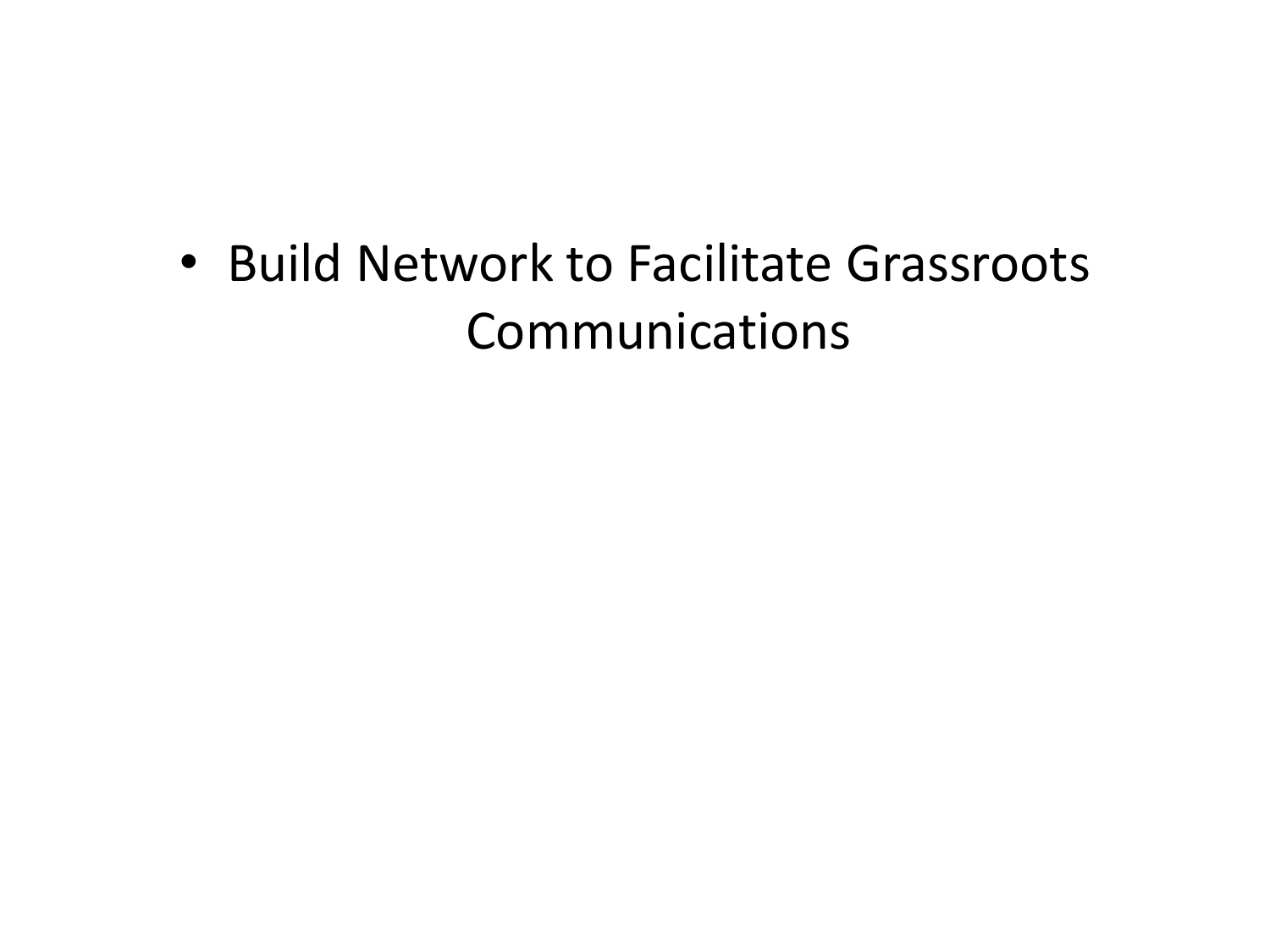• More Government Standardization and Facilitation of Product Claims and Legitimacy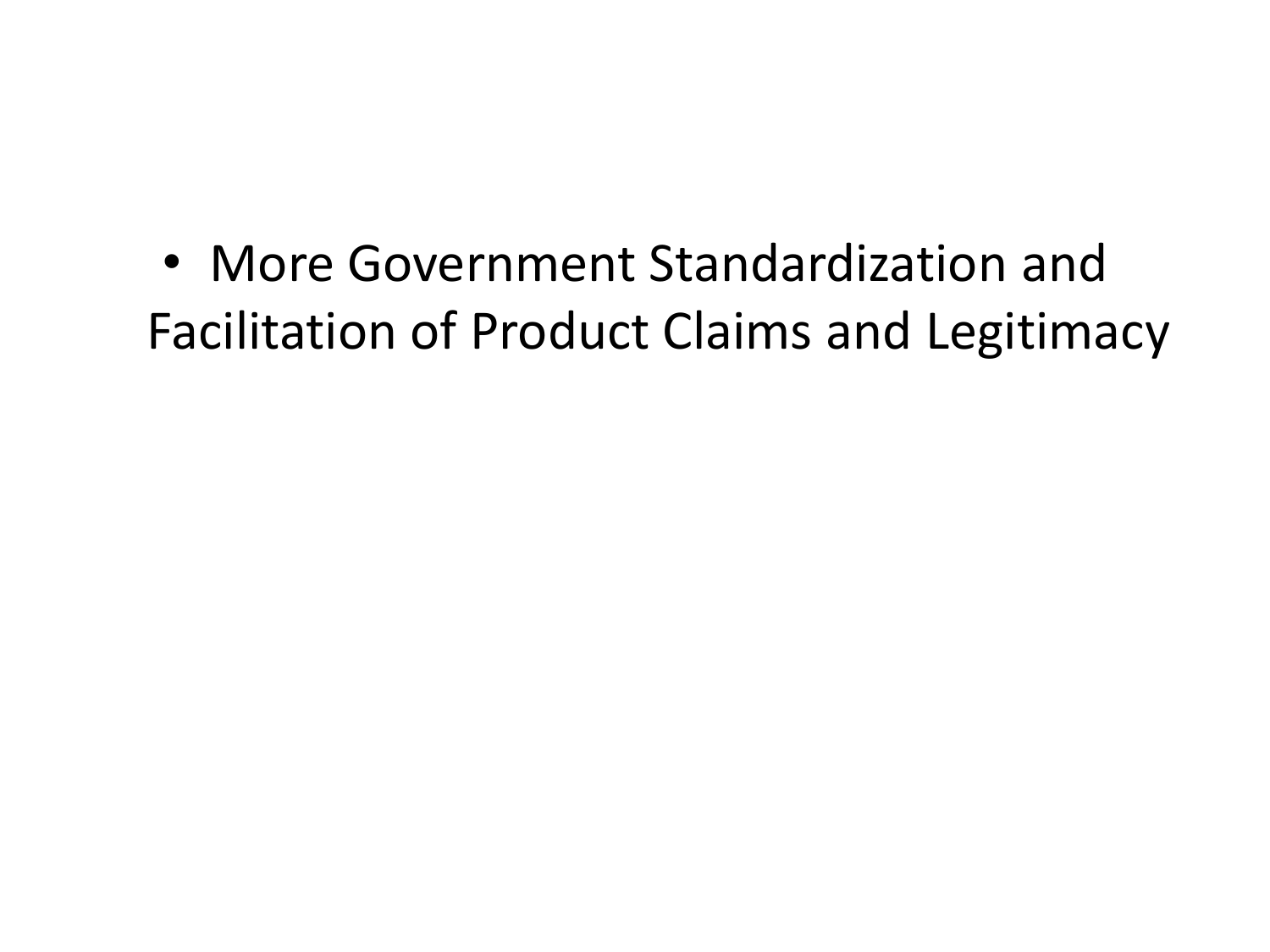#### Data Gaps/ Barriers

- Validating bed bug allegations and available information
	- Pest management companies can't share client information
- Access to technology/resources

– Underserved populations need to have means/methods/resources beyond education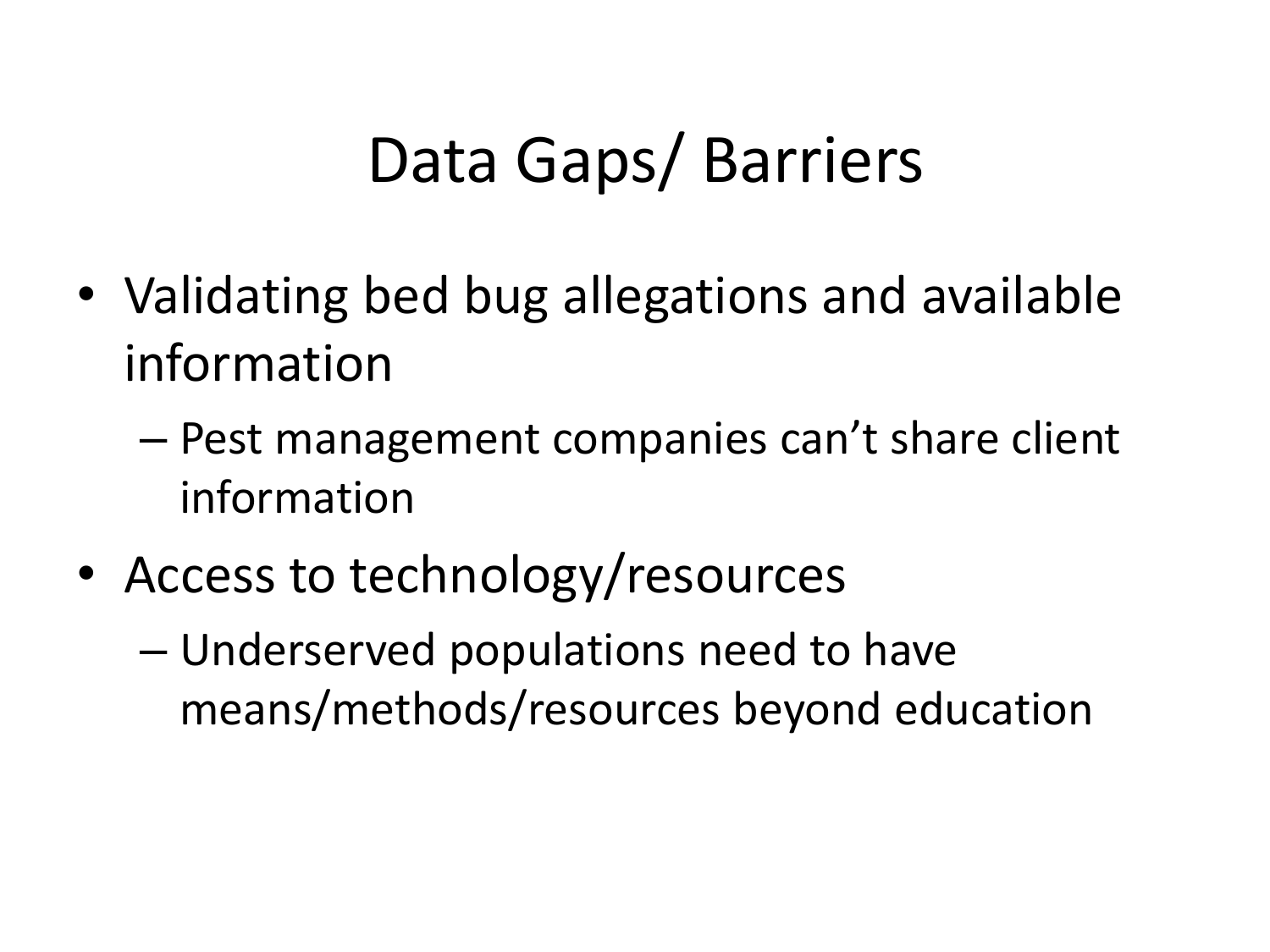# Data Gaps/Barriers

- Motivating/informing people of clearinghouse
- Internet/Google search issues
- "Ground Truth" of info available through clearinghouse
- Having/consenting on the "right" message – Ex) DIY-yes or no?
- Issues with reaching underserved populations – Literacy/ESL issues
- Education material in schools aren't effective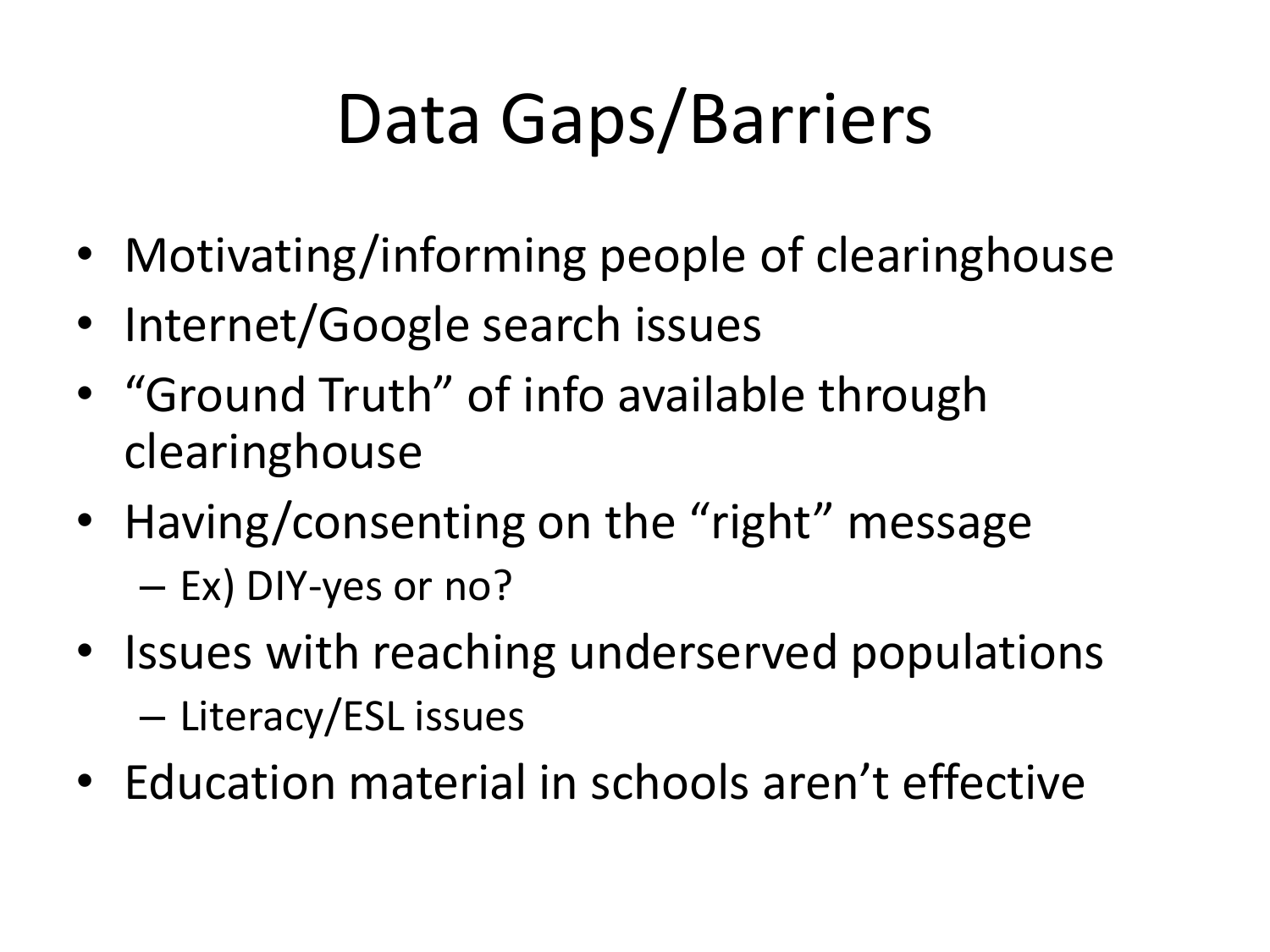# Data Gaps/ Barriers

- Stigma/People don't to take responsibility
- Need more government support for IPM
- Disclosure laws
- Government budget restraints
- Too much widespread education or government regulation is not always helpful
- Double-edged sword of information – How to control media misinformation?
- Balance between "sugar coating" and grossing people out